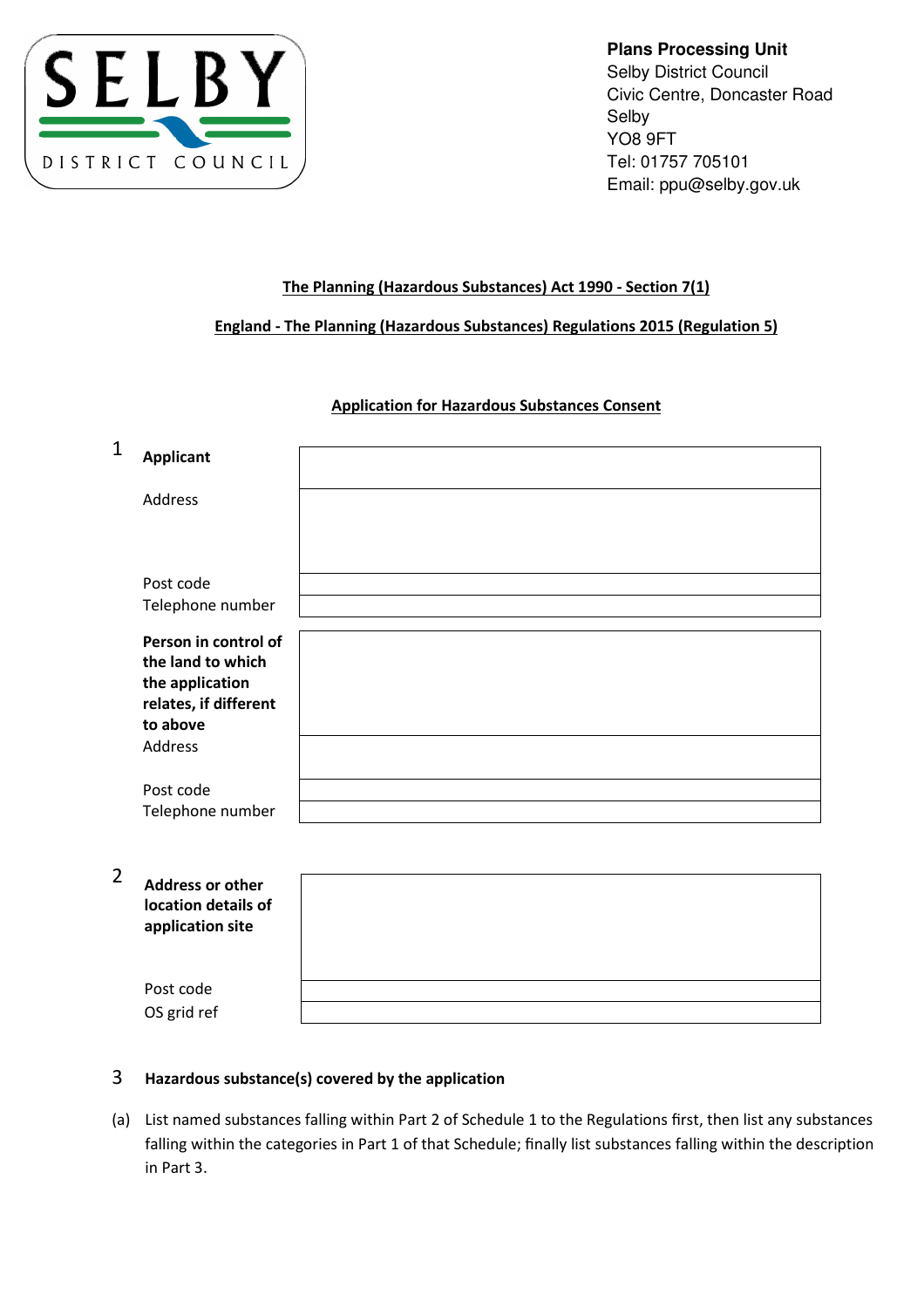(b) Substances falling within Parts 1 or 3 of Schedule 1 to the Regulations may be listed under the relevant category or description or named specifically. Where a substance falls within Part 1 and 2 list under Part 2 only; where a substance falls within more than one category in Part 1 list under the category which has the lowest controlled quantity. Where a substance falling within Part 1 or 2 also falls within Part 3 list under the Part which has the lowest controlled quantity. The "controlled quantity" means the quantity specified for that substance in column 2 of Parts 1, 2 or 3 of Schedule 1 to the Regulations.

Note: The addition rule as set out in the schedule to the regulations should be applied to determine whether consent is required for substances below the Controlled Quantity. Examples are given in the associated planning guidance. The Planning (Hazardous Substances) (Amendment) Regulations 2017 are relevant to the use of the addition rule in England only. The Planning (Hazardous Substances) (Amendment) Regulations 2015 are relevant to Q\* (addition rule) for LPG, and relevant to notes about ammonium nitrate.

| Name, or relevant<br>category or<br>description of<br>substance | Part number in<br>Schedule 1 to the<br>Regulations, and<br>entry number if Part<br>2, category if Part 1,<br>identity if Part 3 | Do you have a current<br>PHS consent* in<br>respect of this<br>substance? (Yes/No) | If "yes", state<br>quantity for which<br>consent granted | Maximum quantity<br>proposed to be<br>present in tonnes |
|-----------------------------------------------------------------|---------------------------------------------------------------------------------------------------------------------------------|------------------------------------------------------------------------------------|----------------------------------------------------------|---------------------------------------------------------|
|                                                                 |                                                                                                                                 |                                                                                    |                                                          |                                                         |
|                                                                 |                                                                                                                                 |                                                                                    |                                                          |                                                         |

## Table A

\*a hazardous substances consent

Where in Table A consent is sought for any substance below the relevant Control Quantity, give the reason in the box below including the calculation for each relevant type of hazard (health, physical and/or environmental) with the q/Q fractions that add to greater than or equal to 1.

## 4 Manner in which substance(s) are to be kept and used

For each substance, category or description of substance, covered by the application, provide the following information, referring to the substance location plan where appropriate.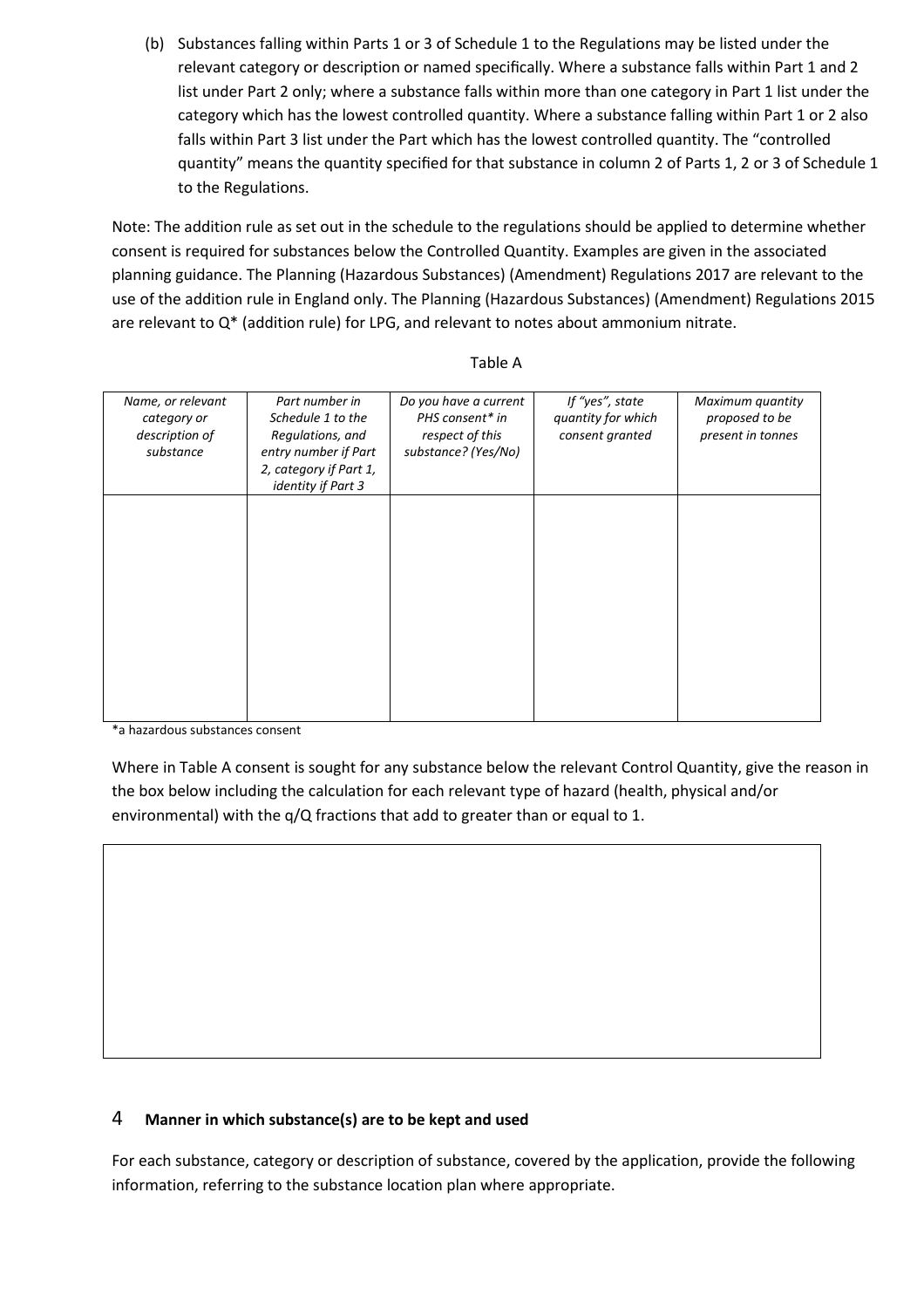"vessel" means any container designed or adapted to contain hazardous substances which is affixed to the land, and includes a container which forms part of plant or machinery which is affixed to the land but does not include a pipeline.

"Buried" or "Mounded" vessel includes a vessel which is only partially buried or partially mounded.

"moveable container" means any container designed or adapted to contain hazardous substances other than a vessel.

(a) Tick one box below to show whether the substance(s) will be present for storage only or will be stored and involved in a manufacturing, treatment or other industrial process:

#### Table B

| Substance including Part no. in Sch. 1 | Storage only | Stored and involved in an industrial |
|----------------------------------------|--------------|--------------------------------------|
| to the Regs, and entry no. if Part 2,  |              | process                              |
|                                        |              |                                      |
| category if Part 1, identity if Part 3 |              |                                      |
|                                        |              |                                      |
|                                        |              |                                      |
|                                        |              |                                      |
|                                        |              |                                      |
|                                        |              |                                      |
|                                        |              |                                      |
|                                        |              |                                      |
|                                        |              |                                      |
|                                        |              |                                      |
|                                        |              |                                      |
|                                        |              |                                      |
|                                        |              |                                      |
|                                        |              |                                      |
|                                        |              |                                      |
|                                        |              |                                      |
|                                        |              |                                      |
|                                        |              |                                      |
|                                        |              |                                      |
|                                        |              |                                      |

## (b) For each vessel to be used for storing the substance(s) give the following information:

## Table C (i)

| Vessel No* | Substance<br>including<br>Part no. in<br>Sch. 1 to the<br>Regs, and<br>entry no. if<br>Part 2,<br>category if<br>Part 1,<br>identity if | Installed<br>above<br>ground+<br>(Yes/No) | <b>Buried</b><br>(Yes/No) | Mounded<br>(Yes/No) | Maximum<br>capacity<br>(cubic<br>metres) | Highest<br>vessel<br>design<br>temperature<br>°C | Highest<br>vessel<br>design<br>pressure<br>(bar<br>absolute) |
|------------|-----------------------------------------------------------------------------------------------------------------------------------------|-------------------------------------------|---------------------------|---------------------|------------------------------------------|--------------------------------------------------|--------------------------------------------------------------|
|            | Part 3                                                                                                                                  |                                           |                           |                     |                                          |                                                  |                                                              |

\* identify by reference to substance location plan

† if "Yes", specify whether or not it will be provided with full secondary containment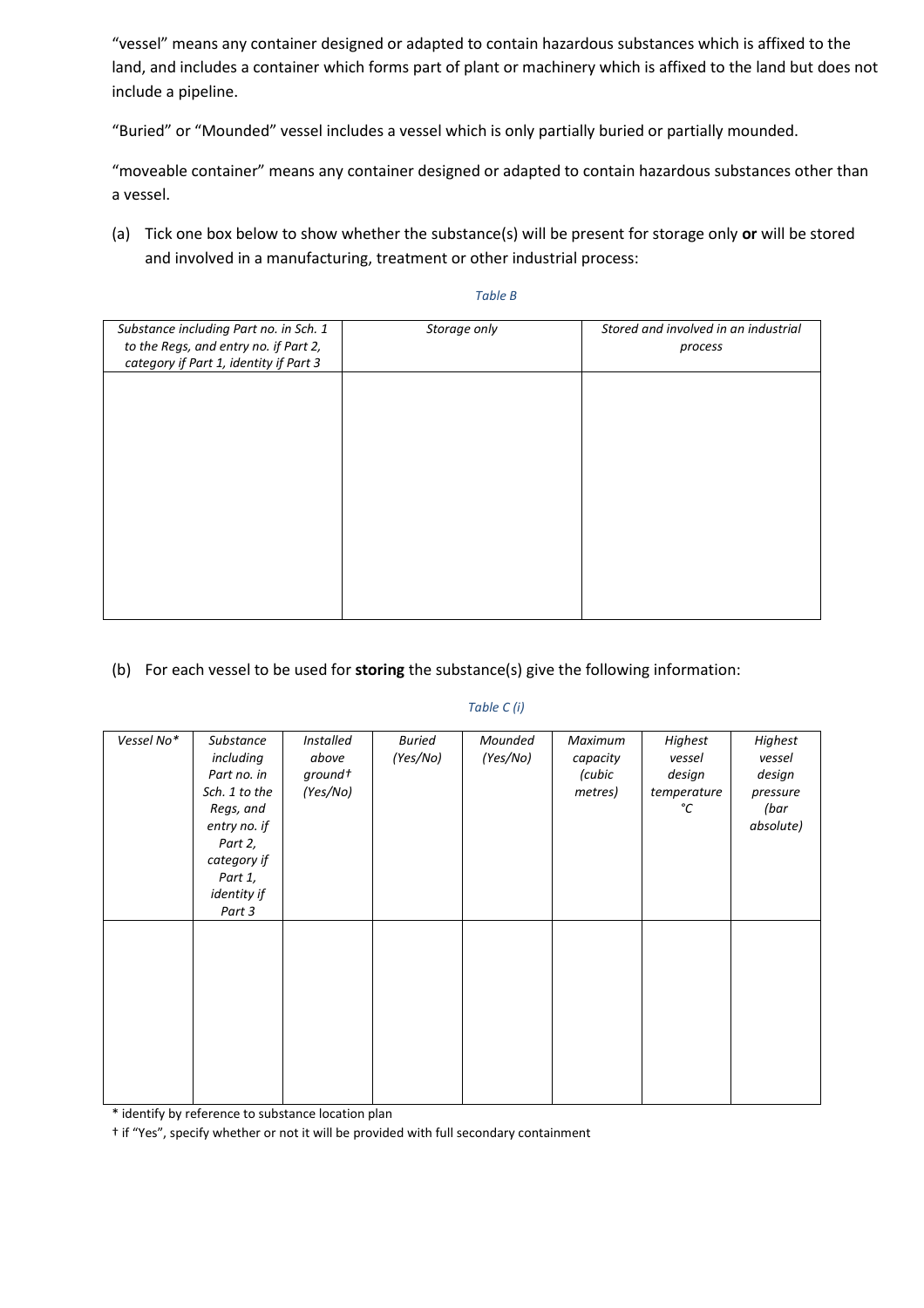(c) For each substance, category, or description of substance, state the largest size (capacity in cubic metres) of any moveable container(s) to be used for that substance, category, or description of substances:

#### Table C (ii)

| Substance including Part no. in Sch. 1<br>to the Regs, and entry no. if Part 2,<br>category if Part 1, identity if Part 3 | Storage area on site* | Maximum capacity (cubic metres) of<br>individual moveable containers |
|---------------------------------------------------------------------------------------------------------------------------|-----------------------|----------------------------------------------------------------------|
|                                                                                                                           |                       |                                                                      |
|                                                                                                                           |                       |                                                                      |
|                                                                                                                           |                       |                                                                      |
|                                                                                                                           |                       |                                                                      |
|                                                                                                                           |                       |                                                                      |

\* identify by reference to substance location plan

(d) Where a substance, category or description of substance is to be used in a manufacturing, treatment or other industrial process(es), give a general description of the process(es), describe the major items of plant which will contain the substance(s); and state the maximum quantity (in tonnes) which is liable to be present in the major items of the plant, and the maximum temperature (°C) and pressure (bar absolute) at which the substance, category or description of substance is liable to be present:

| Substance            | Description of | Major items of | Max. quantity | Max. temp. (°C) | Max. pressure  |
|----------------------|----------------|----------------|---------------|-----------------|----------------|
| including Part no.   | process(es)    | plant*         | (tonnes)      |                 | (bar absolute) |
| in Schedule 1 to     |                |                |               |                 |                |
| the Regs, and        |                |                |               |                 |                |
| entry no. if Part 2, |                |                |               |                 |                |
| category if Part 1,  |                |                |               |                 |                |
| identity if Part 3   |                |                |               |                 |                |
|                      |                |                |               |                 |                |
|                      |                |                |               |                 |                |
|                      |                |                |               |                 |                |
|                      |                |                |               |                 |                |
|                      |                |                |               |                 |                |
|                      |                |                |               |                 |                |
|                      |                |                |               |                 |                |
|                      |                |                |               |                 |                |
|                      |                |                |               |                 |                |
|                      |                |                |               |                 |                |
|                      |                |                |               |                 |                |
|                      |                |                |               |                 |                |
|                      |                |                |               |                 |                |

\* identify by reference to substance location plan

## 5 Additional Information

- (a) If you have an existing PHS consent(s) as referred to in Table A, attach a copy of each consent to this application.
	- (b) List the maps or plans or any explanatory scale drawings of plant/buildings submitted with this application (as a minimum submit a site map and a substance location plan – see Notes below).

Enter list of maps and plans here

## Table D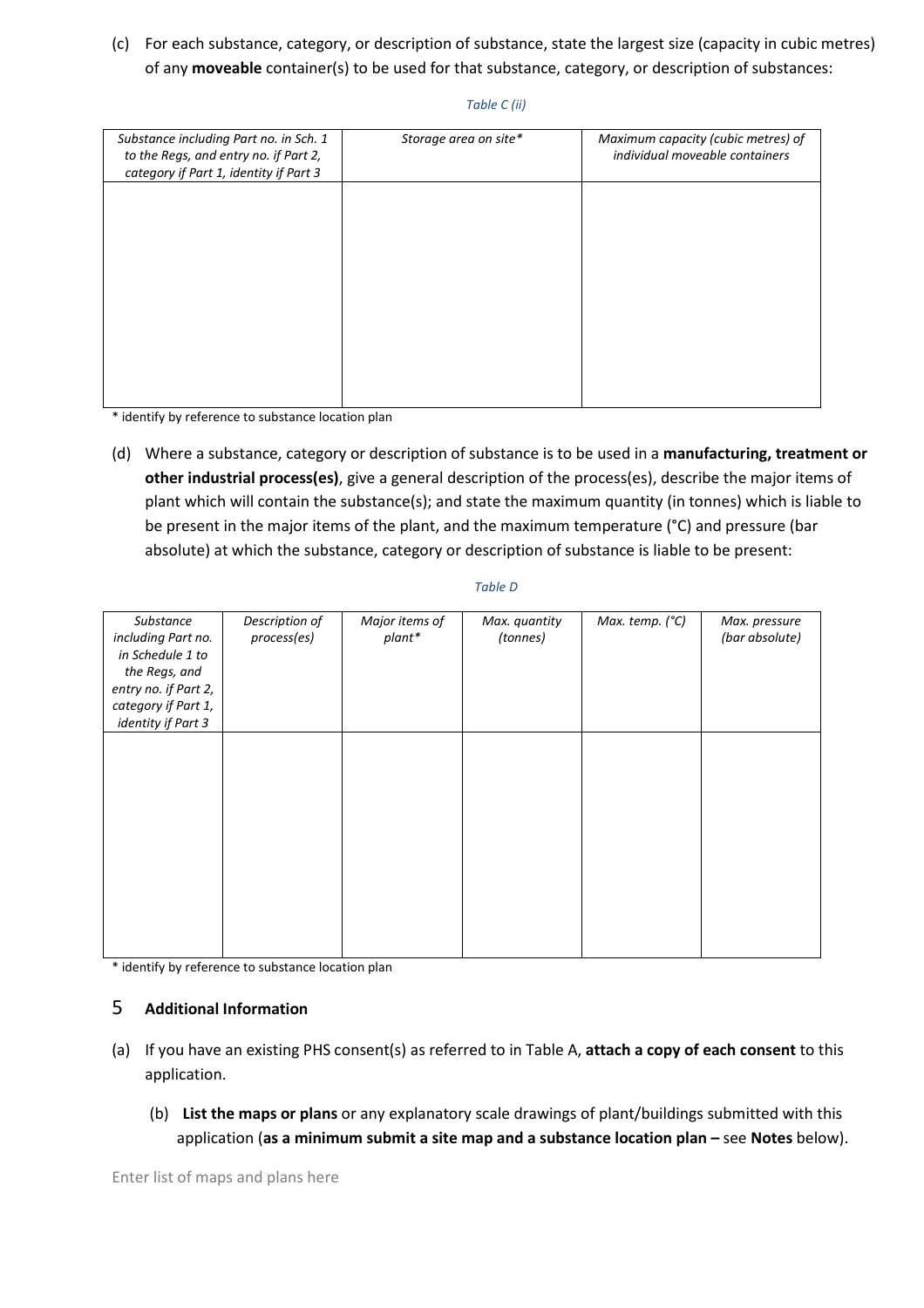(c) Provide a brief overview description of the main activities carried out or proposed to be carried out on the land to which the application relates.

(d) Provide details of how each relevant substance is proposed to be transported to and from the land to which the application relates, for example the size and frequency of vehicle deliveries, the size or maximum flow rate of pipeline imports/exports.

| Substance including Part number in<br>Schedule 1 to the Regulations, and | How, and other details such as frequency and quantity, transported to and<br>from the land to which the application relates |                       |  |
|--------------------------------------------------------------------------|-----------------------------------------------------------------------------------------------------------------------------|-----------------------|--|
| entry number if Part 2, category if<br>Part 1, identity if Part 3        | Transported to site                                                                                                         | Transported from site |  |
|                                                                          |                                                                                                                             |                       |  |
|                                                                          |                                                                                                                             |                       |  |
|                                                                          |                                                                                                                             |                       |  |
|                                                                          |                                                                                                                             |                       |  |
|                                                                          |                                                                                                                             |                       |  |
|                                                                          |                                                                                                                             |                       |  |

(e) Provide details of the vicinity of the land to which the application relates, where such details are relevant to the risks or consequences of a major accident (relevant details include numbers of people in neighbouring developments that could be affected by a major accident and details about environmentally sensitive receptors).

(f) Provide a brief overview of the measures taken or proposed to be taken to limit the consequences of a major accident.

(g) Give any further information which you consider to be relevant to the determination of this application. (For example, details about any exempted established substances on site or a copy of any notification about 'other establishments'/exempted established substances if already submitted).

(Will print as blank space if no further information provided)